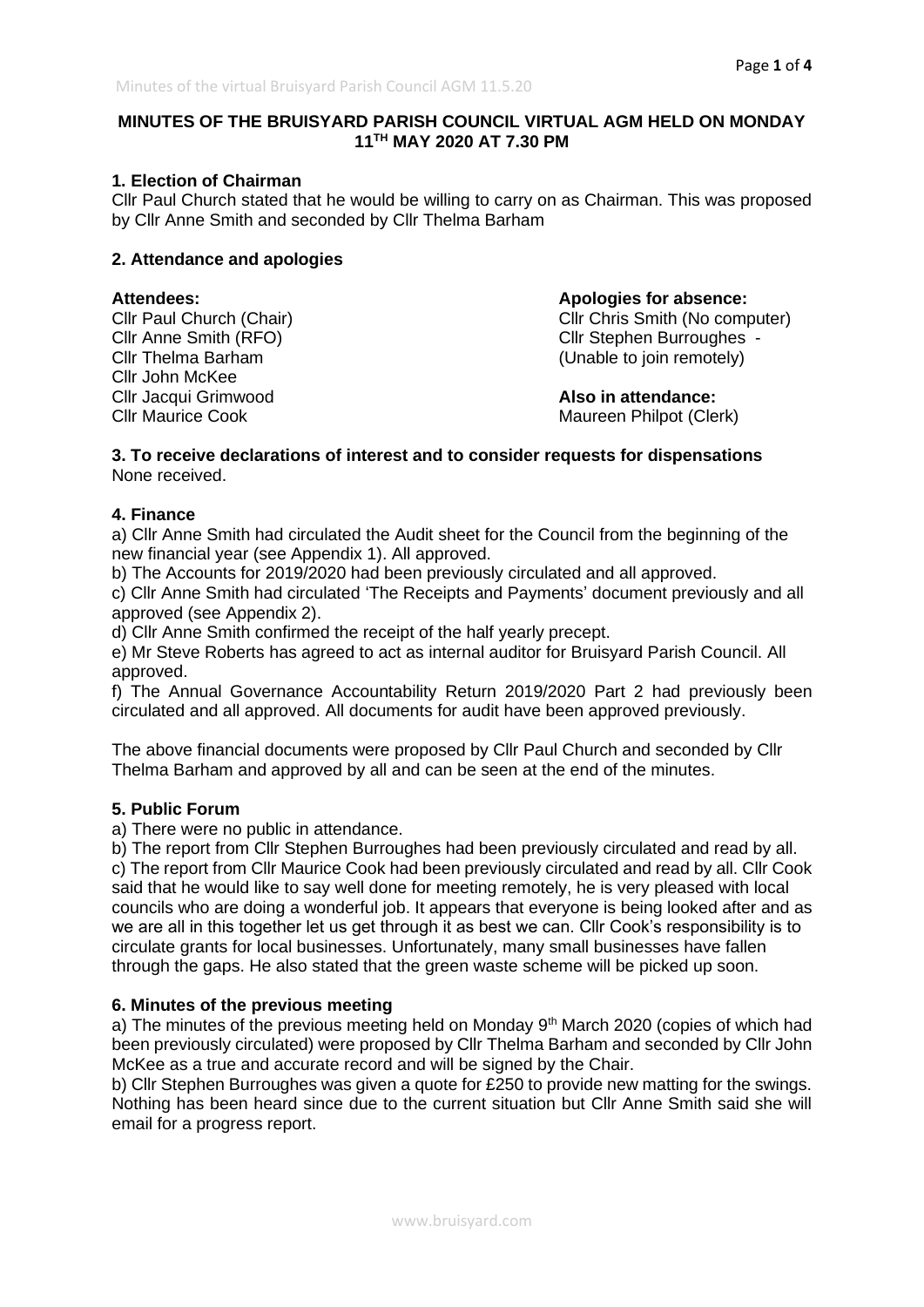# **7. Village Hall Committee report**

Cllr John McKee reminded the Parish Council that it owed the Village Hall the sum of £144 to reimburse the payment made to Kindlewood for grass cutting. The Treasurer of the Village Hall Committee had agreed that they will pay the total amount by online banking for grass cutting and the council will reimburse when cheques can be signed. Cllr Anne Smith also reported that she will also arrange a cheque payable to the Village Hall for the 2019/20 recovered VAT (£842.58).

The Village Hall had applied for a grant of £10,000 for loss of income during the COVID 19 crisis which had been gratefully received. Cllr John McKee noted that this would underwrite ongoing expenses for the Village Hall for about 18 months as little or no income is likely over this period.

#### **8. Noticeboards**

The new noticeboards didn't arrive because the delivery men were locked in. The new boards are being stored at the warehouse and will be sent when possible. The balance will then be paid.

### **9. Planning application DC/20/0489/FUL**

This application has been withdrawn.

#### **10. Correspondence**

No correspondence has been received.

#### **11. Questions to the Chair**

Cllr John McKee reported that he had seen approximately 40 walkers together but the Chair said that this was a matter for the police and not for the council.

#### **12. Next meeting**

It was agreed that the next meeting will be held on  $13<sup>th</sup>$  July 2020 at 7.30 pm and once again all agreed that it would be a virtual meeting.

There being no other business the Chair closed the meeting at 8.45 pm.

Dit

Maureen Philpot

[clerk@bruisyard.com](mailto:clerk@bruisyard.com)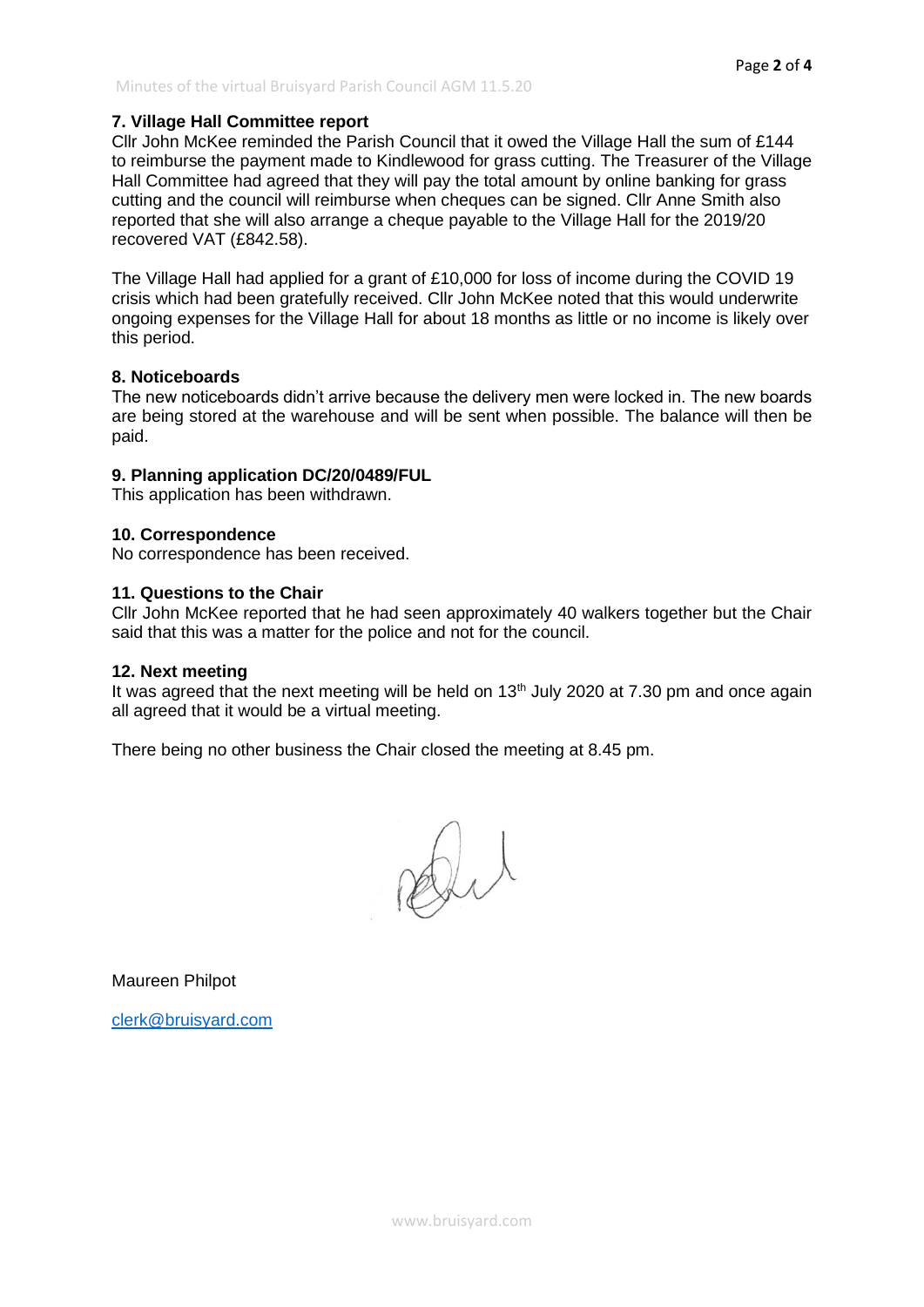# Appendix 1

|                 |  | <b>BRUISYARD PARISH COUNCIL</b>                                   |                          |
|-----------------|--|-------------------------------------------------------------------|--------------------------|
| (Last)          |  | <b>Summary Receipts and Payments Account</b>                      | (Current)                |
| Year ended      |  | For the Year to 7th May 2020                                      | To                       |
| 31st March 2020 |  |                                                                   | 7th May 2020             |
| £               |  | Receipts                                                          | £                        |
| 2,900.00        |  | Precept                                                           | 1,450.00                 |
|                 |  | Agency Services/CFM                                               |                          |
|                 |  | Loans/Capital Receipts                                            |                          |
| 2,350.00        |  | Grants                                                            |                          |
| 1,177.50        |  | Village Hall grants                                               | 10,000.00                |
| 8,954.59        |  | Other Receipts                                                    | 32.68                    |
| 596.32          |  | <b>VAT</b>                                                        | 1,293.02                 |
| 15,978.41       |  | <b>Total Receipts</b>                                             | 12,775.70                |
|                 |  |                                                                   |                          |
|                 |  | <b>Payments</b>                                                   |                          |
| 131.89          |  | <b>General Administration</b>                                     |                          |
| 950.93          |  | Staff costs                                                       |                          |
|                 |  | S.137 Payments (excluding grants to Village Hall)                 |                          |
|                 |  | S.145 Payments                                                    |                          |
|                 |  | Loans/Capital spending                                            | -                        |
| 684.43          |  | Agency/Professional Services                                      | $\overline{\phantom{a}}$ |
|                 |  | Parish Council Committee payments                                 |                          |
| 10,014.34       |  | Village Hall running costs                                        | 283.50                   |
| 2,624.00        |  | Other Payments                                                    |                          |
| 1,334.87        |  | <b>VAT</b>                                                        | 48.00                    |
| 15,740.46       |  | <b>Total Payments</b>                                             | 331.50                   |
|                 |  | <b>BRUISYARD PARISH COUNCIL</b>                                   |                          |
|                 |  | <b>Receipts and Payments Summary</b>                              |                          |
| (Last)          |  |                                                                   | (Current)                |
| Year ended      |  |                                                                   | То                       |
| 31st March 2020 |  |                                                                   | 7th May 2020             |
| £               |  |                                                                   | £                        |
| 14,535.64       |  | Balance brought forward                                           | 14,773.59                |
| 15,978.41       |  | Add Total Receipts                                                | 12,775.70                |
| 30,514.05       |  |                                                                   | 27,549.29                |
| 15,740.46       |  | Less Total Payments                                               | 331.50                   |
| 14,773.59       |  | Net bank and cash box balance                                     | 27,217.79                |
| 271.22          |  | Unpresented PC cheques at 7 May 2020                              |                          |
|                 |  | Unpresented VH cheques at 7 May 2020                              |                          |
| 15,044.81       |  | Reconciled to bank accounts and cash box at year end              | 27,217.79                |
|                 |  |                                                                   |                          |
|                 |  | Bank accounts and cash box at 7 May 2020:                         |                          |
| 485.05          |  | Barclays Premium Business Account No.40779474                     | 485.05                   |
| 4, 108. 13      |  | Barclays Community Account No. 70212008                           | 6,612.61                 |
|                 |  | Parish Council petty cash                                         |                          |
| 10,327.23       |  | Barclays Bank Village Hall account No. 23713326 (restricted fund) | 19,995.73                |
| 124.40          |  | Village Hall cash box (restricted fund)                           | 124.40                   |
| 15,044.81       |  |                                                                   | 27,217.79                |
|                 |  |                                                                   |                          |